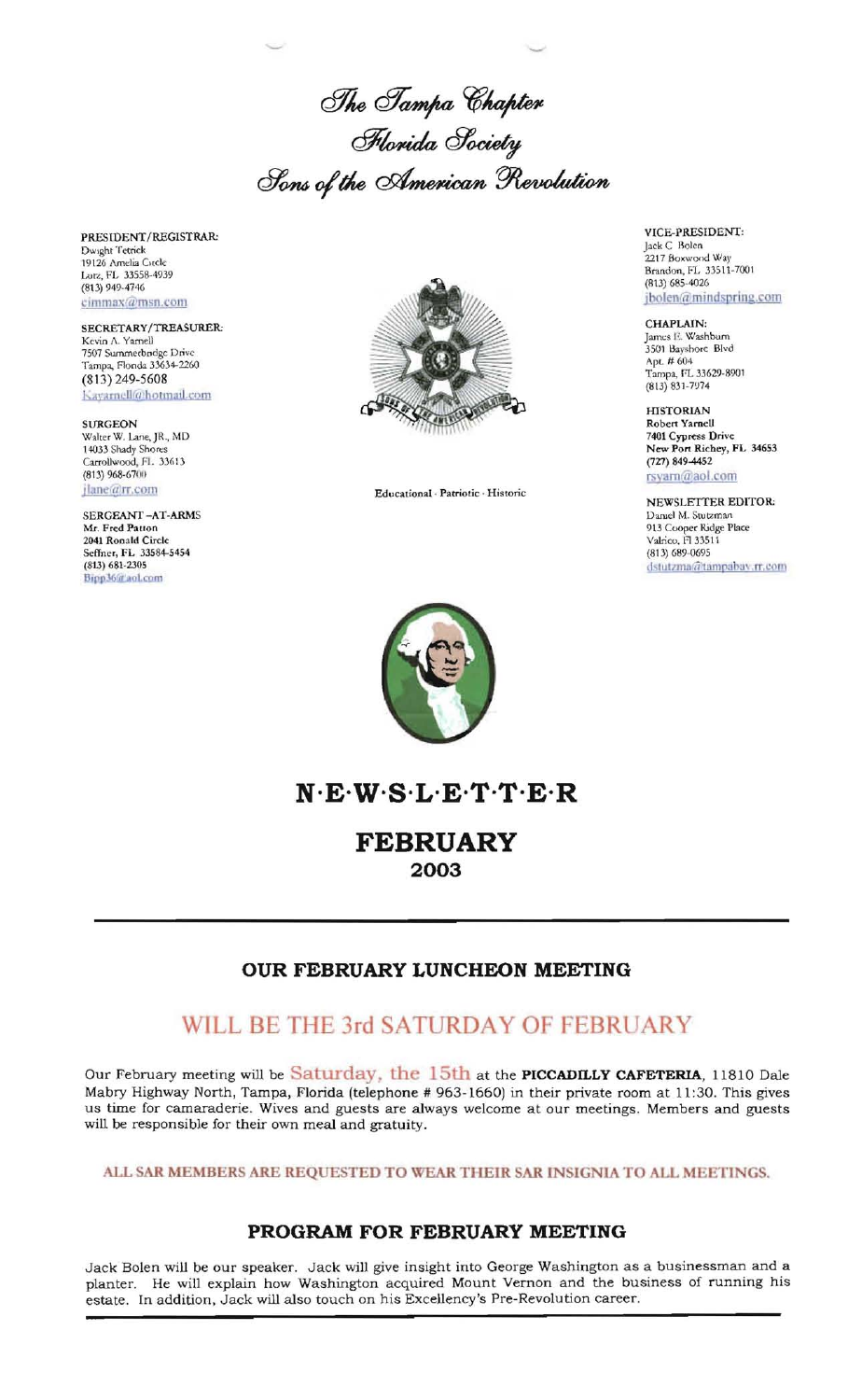## **MINUTES OF THE JANUARY 25, 2002 MEETING OF THE TAMPA CHAPTER SAR AT PICCADILLY CAFETERIA, DALE MABRY HIGHWAY NORTH TAMPA, FLORIDA.**

Minutes of the January 25, 2003 meeting of the Tampa Chapter SAR

President Tetrick called the mceting to order at 12:06. Chaplain Jim Washburn offered the invocation. The president led the pledge to the flag and the pledge to the SAR.

Members present: Dwight Tetrick, Walter Lane, Jack Bolen, Dan Stutzman, Marty Miller, Ed Neugaard, Jim Washburn, and Kevin Yarnell.

Welcome guests: June Bolen and Larry Bradley State Sr. Vice President. Rod Stebbins and Don Middleton, both potential members. were also present.

The SAR membership approved the minutes of the December meeting as published in the newsletter.

The secretary reported receiving dues from Robert Hill and Ted Dickerson bringing our membership to 22 for 2003. He attended the state BOM meeting last weekend. While there he picked up Eric Stutzman's membership certificate and several additional copies of the florida Patriot. These were overruns from the last publication. The state editor hoped that we might donate these to local libraries.

The treasurer reported sending a \$25.00 donation on behalf of the chapter for the state and national efforts to raise the amount of prize money offered in that youth competition. This was done after a request came to President Tetrick from the state ROTC chairman and the resulting consultation with the chapter officers. The current balance is \$2,112.72.

The President commented on the scrapbooks that the secretary had updated and had on display for the meeting. He then proposed that the chapter purchase a digital camera. The discussion that followed indicated that some research was required. The President asked the secretary to perform this research and report back during the february meeting. He also appointed Rod Stebbins as the chair of a new committee to deal with the technology issues of the chapter.

Vice President Bolen reported on fred Patton who is currently in the hospital. fortunately, he is making good progress and may be returning home soon.

The President received an invitation from Charleen Herreid inviting him or another member to the 100<sup>th</sup> anniversary of the DeSoto Chapter of the NSDAR. No member expressed an interest in attending. President Tetrick also made available wallet calendars courtesy of the Order of Purple Heart.

There being no other business the meeting recessed for lunch.

President Tetrick introduced Compatriot Bradley who inducted the chapter officers for 2003. He then spoke to the membership concerning recent events in the State and National society. The National Society is currently raising money for a new library and museum. The library receives additional 1,500 volumes each year. The SAR did not originally build the current building those houses both national offices and the library and not intended to house a library and the resulting weight. ln addition there is no room for the expanding collection. The speaker has personally used the library facilities and found them to very useful. The fund-raising for this project is progressing well. Approximately 1.7 million of the required 3 million dollars needed has been raised.

Compatriot Bradley then discussed the national census survey project. Members are providing information on relatives that are eligible for membership on a survey form. This information is then being distributed to the closest chapter as a source of new members.

Finally, the speaker encouraged the members to attend the state BOM meetings. There is a continual need for new members and leaders of the thirty stating state committee and he encouraged the members to consider participation at the state level.

A brief question and answer question session followed.

June Bolen won the 50/50 drawing (again!). Thus the treasury was enriched by \$5.00.

President Tetrick led the recessional and Chaplain Washburn benediction. The meeting adjourned at 1:37 PM.

Respectfully submitted,

Kevin Yarnell Chapter Secretary

### **FEBRUARY IN THE REVOLUTION**

February 26, 1776 ----- Washington issues an order making it illegal for cards, dice, or any other games of chance to be played in the Continental Army.

February 27, 1776 ----- The Battle of Moore's Creek Bridge, North Carolina. Americans stopped a force of Scottish Highlanders from joining the British Army.

**February 6, 1778** ------ Treaty of Alliance with France.

February 23, 1778 ----- Prussian Baron Von Steuben joins the Continental Army at Valley Forge.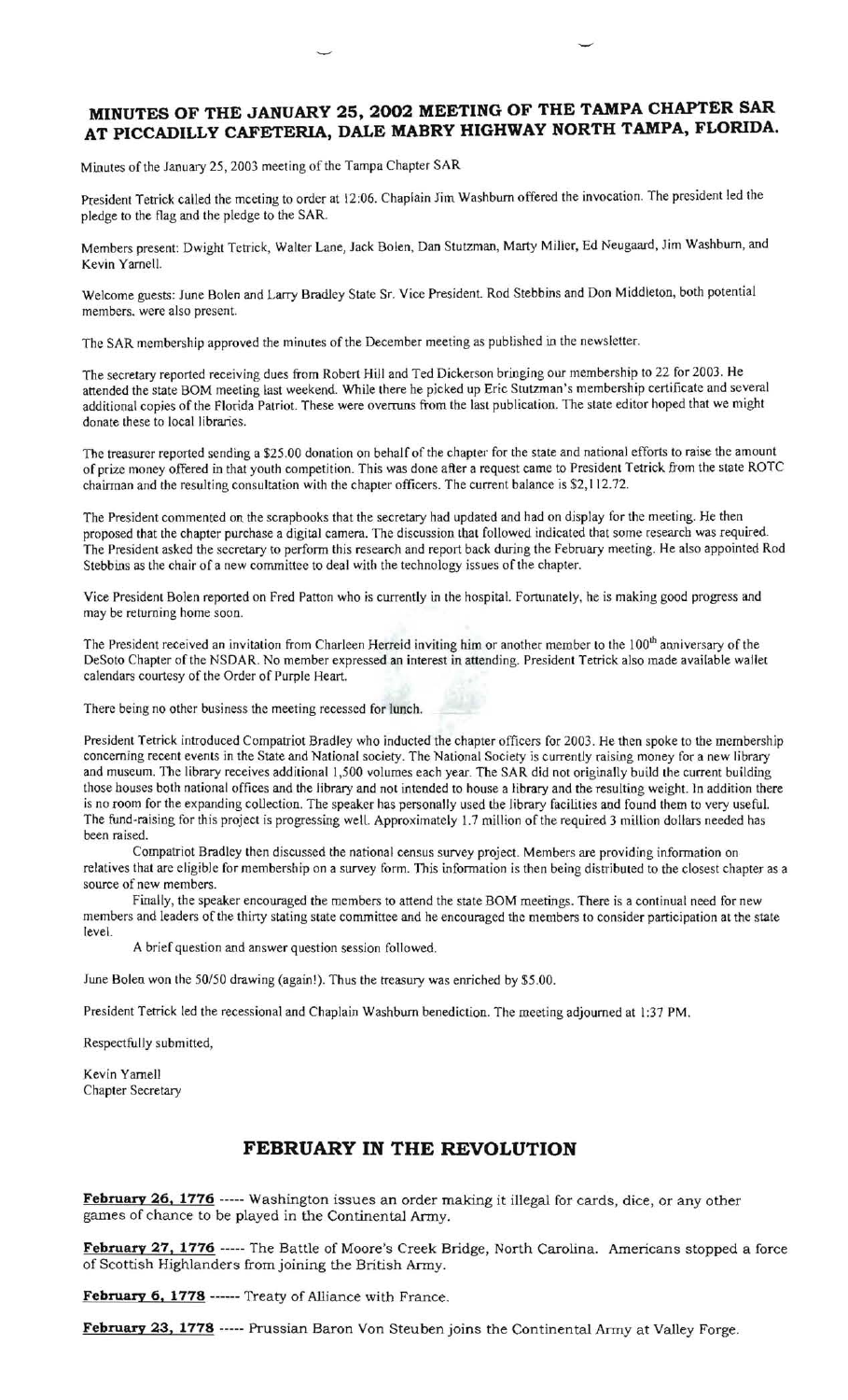[July 4, 1779]<br>"Upon my arrival at the army I was . . . received with more marks of distinction than I had expected. General Washington came some miles to meet me and accompanied me to my quarters, where I found an officer and 25 men on guard. On my remonstrating against this on the ground that I was simply to be regarded as a volunteer, he replied in the most courteous manner that the entire army took pleasure in protecting such volunteers. He presented Major-General Lord Stirling and several other generals to me, and also Lieutenant-Colonel femans and Major Walker, whom Congress had designated as my adjutant generals. On the same day my name was given to the army as the password, and on the following day the army turned out, General Washington accompanying me to review it. In a word, if Prince Ferdinand of Brunswick or the first field-marshal of Europe had arrived in my place he could not have been received with more marks of distinction than I was.

My services as a volunteer lasted no longer than five weeks, during which I drilled the army and made various dispositions in it which met with such approbation that I received my commission as a major-general on the 26th of April. This was also accompanied at the same time with another commission of inspector-general of all the armies of the United States. My salary was now fixed at 16,400 french livres; while, in addition, my table and all of my official staff were maintained free of cost by a commissary of our own, and furnished with everything needful. Moreover, 22 horses for myself and equipage, I captain of horse, 2 lieutenants, and 40 dragoons to act as a body-guard were assigned to me by Congress. Furthermore, my adjutants and officers received the requisite number of horses and servants commensurate with their rank. [ have 2 adjutant-generals, 2 inspection-adjutants, and 2 secretaries whose salaries are paid by Congress....

William L Stone, translator, Letters of Brunswick and Hessian Officers during the American Revolution (Albany, 1891), 244-255 passing

Von Steuben at the time was middle age, stout, balding, and had a long nose; he had an Italian greyhound as a pet. He came with the recommendations of Benjamin Franklin and Silas Deane. Washington had received Von Steuben's cover letter prior to his arrival. The General was not aware that Von Steuben was not what he claimed, a lieutenant general nor had he served 22 years under Frederick the Great. Washington gave him 100 men to test and kept an eye on the drills. The rest is history.

Von Steuben took the 100 choice men and trained them so they could go out and work within each brigade. He trained them in his full dress uniform, while they were nearly naked. He would swear and curse at them in German and French. When this failed to work, he had Captain Benjamin Walker, who understood French, to swear at the men for him in English

Von Steuben introduced progressive training for the troops. Company commanders were responsible for the training; however, sergeants carried out the work. The troops worked with and without anns. As the men were schooled, they were placed in groups of three, then 12. They were taught to wheel, dress to the right, and to the left. This was necessary to create a smooth firing line. The speed in which the troops fired with accuracy generally decided the battle. Von Steuben simplified the existing firing drill down to a quicker version, which was:

> Half Cock --- Flintlock! One Motion<br>Handle --- Cartridge! One Motion Handle --- Cartridgel Prime! One Motion Shut Pan! One Motion Charge with Cartridge! Two Motions Draw Ramrodl Two Motions Ram Down --- Cartridge! One Motion<br>Return --- Ramrod! Two Motions Return --- Ramrod! Firel Two Motions

During this time at Valley Forge, Von Steuben wrote "Regulations for the Order and Discipline of the Troops of the United States." He based this book on the training techniques he used on the troops at Valley Forge. The Army used this book for over 30 years.

Von Steuben also set up a system of camp sanitation. Until now. Officers and enlisted men just found a spot and made them comfortable as best they could. There was no organization. Von Steuben had the troops organize by company and regiments. Huts and tents were put into rows or streets. Command on one line, officers are another, and the enlisted men. The kitchen and latrines were placed on opposite ends of the camp, with the latrines on the downhill side.